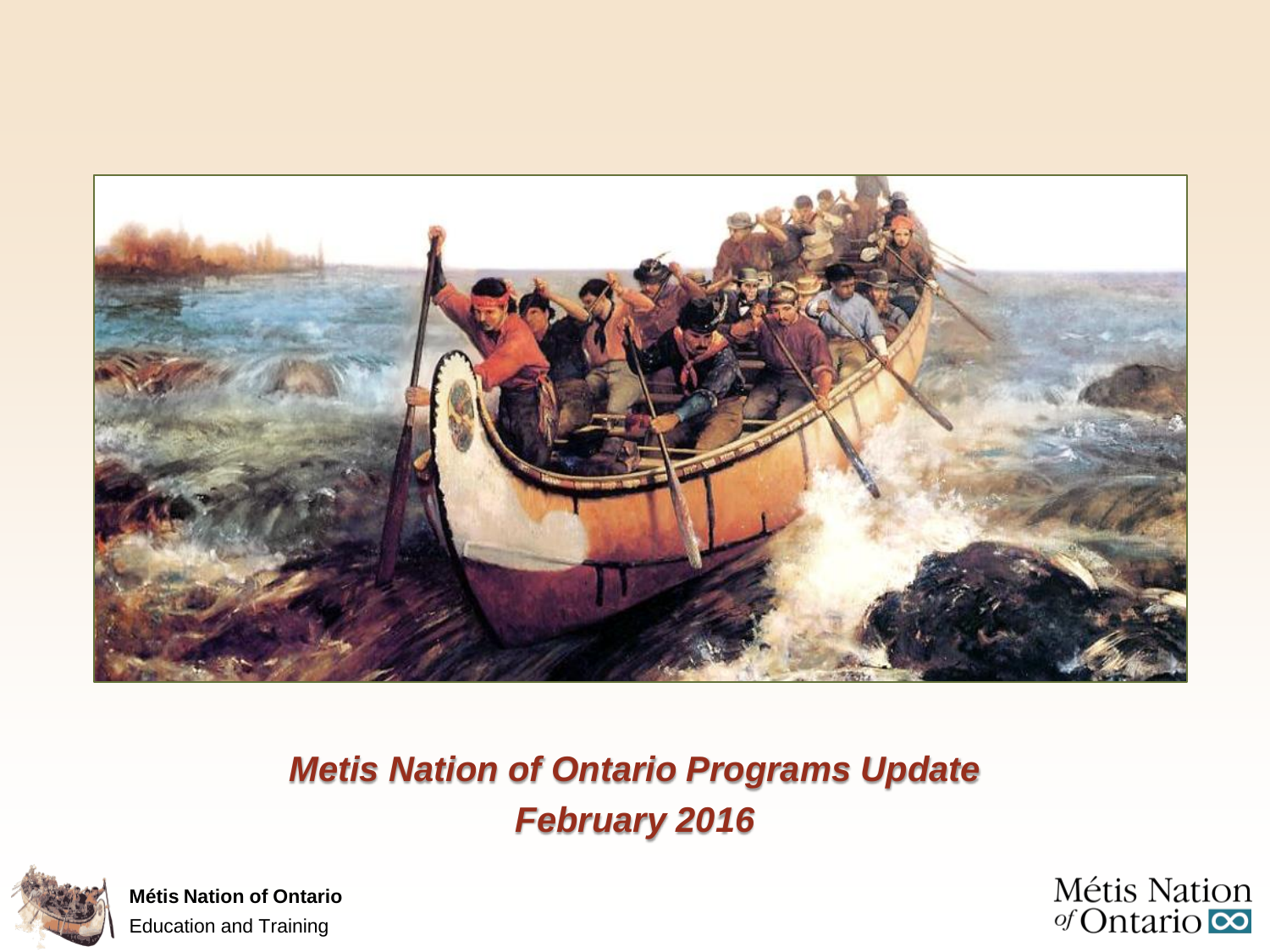# *A MÉTIS SPECIFIC APPROACH*



#### *MNO staff locations*

## **MNO Secretariat**

The MNO employs approximately 160 individuals throughout Ontario in the fields of health, housing, education, training, communications, lands and resources, and community development.



**Métis Nation of Ontario**

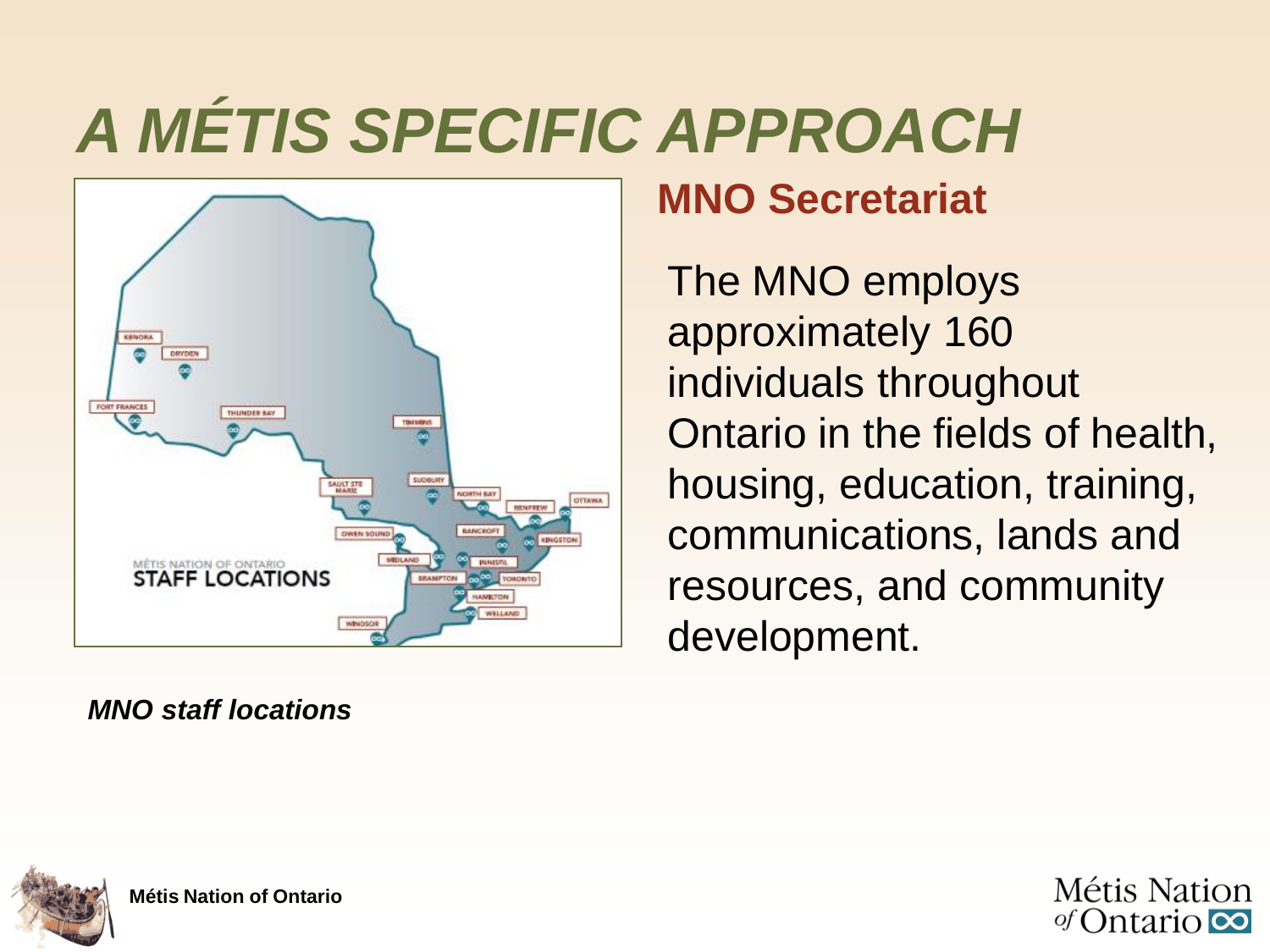## *PROGRAMS AND SERVICES*

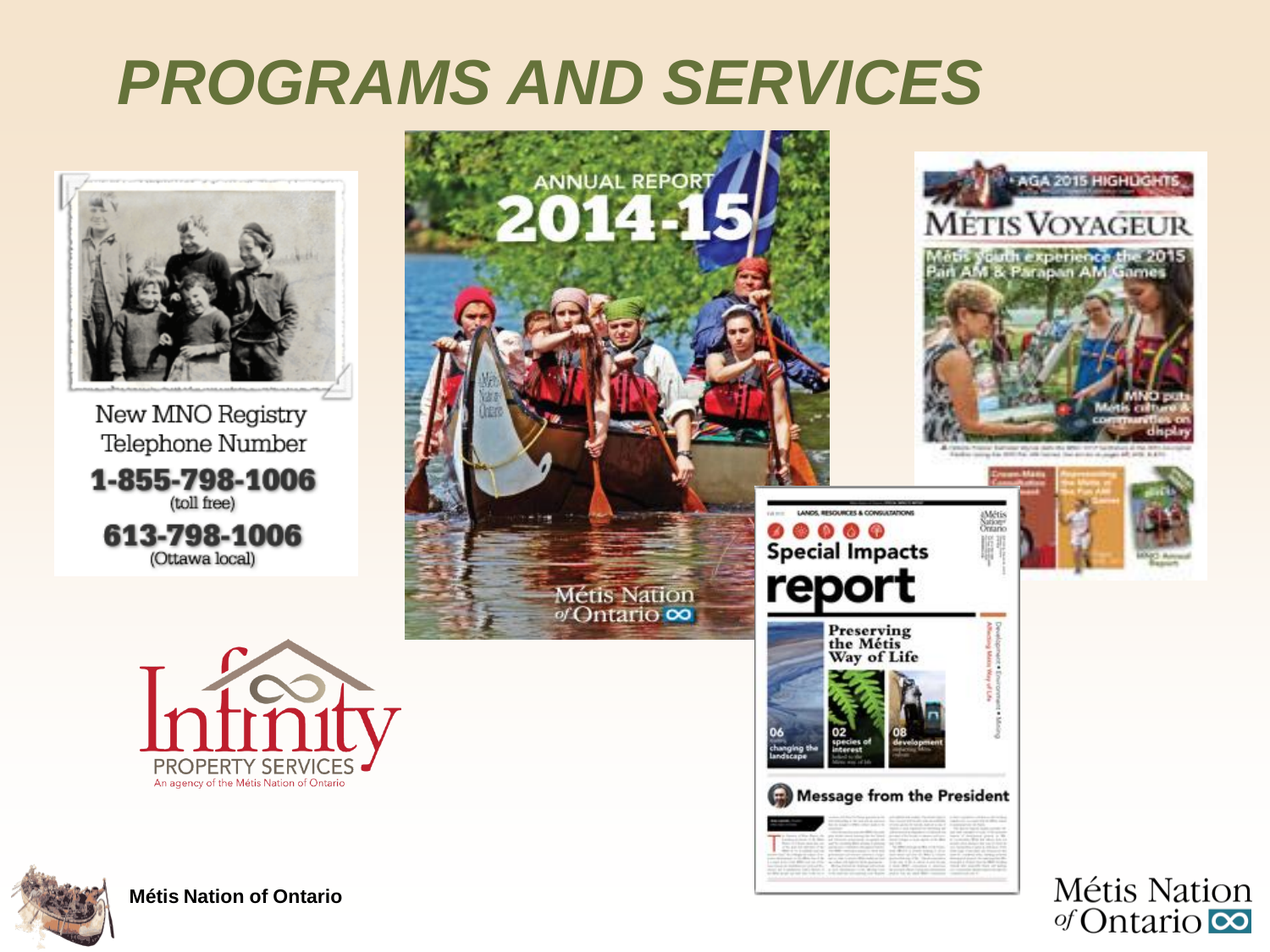## *MNO HEALING AND WELLNESS: OVERVIEW*

- Three core programs: Métis Healthy Babies Healthy Children; Community Wellness, and; Community Support **Services**
- Priority themes: Ending Violence Against Aboriginal Women interwoven throughout all program areas
- Key functions: Operations and Program Delivery; Policy and Research, and Special Initiatives
- **Peer Counselling/Client Services**
- One-on-one Wellness Planning
- **Fiendly Visits**
- Medical Transportation
- System Navigation and Referrals
- Advocacy
- Health Promotion/Workshops
- Community Cultural Events
- Foot Care for Diabetic Clients
- Victim Services
- Pre- and Post-natal supports
- Mental Health (tele-psychiatry)
- Supports for the Elderly



Métis Nation *of* Ontario **co**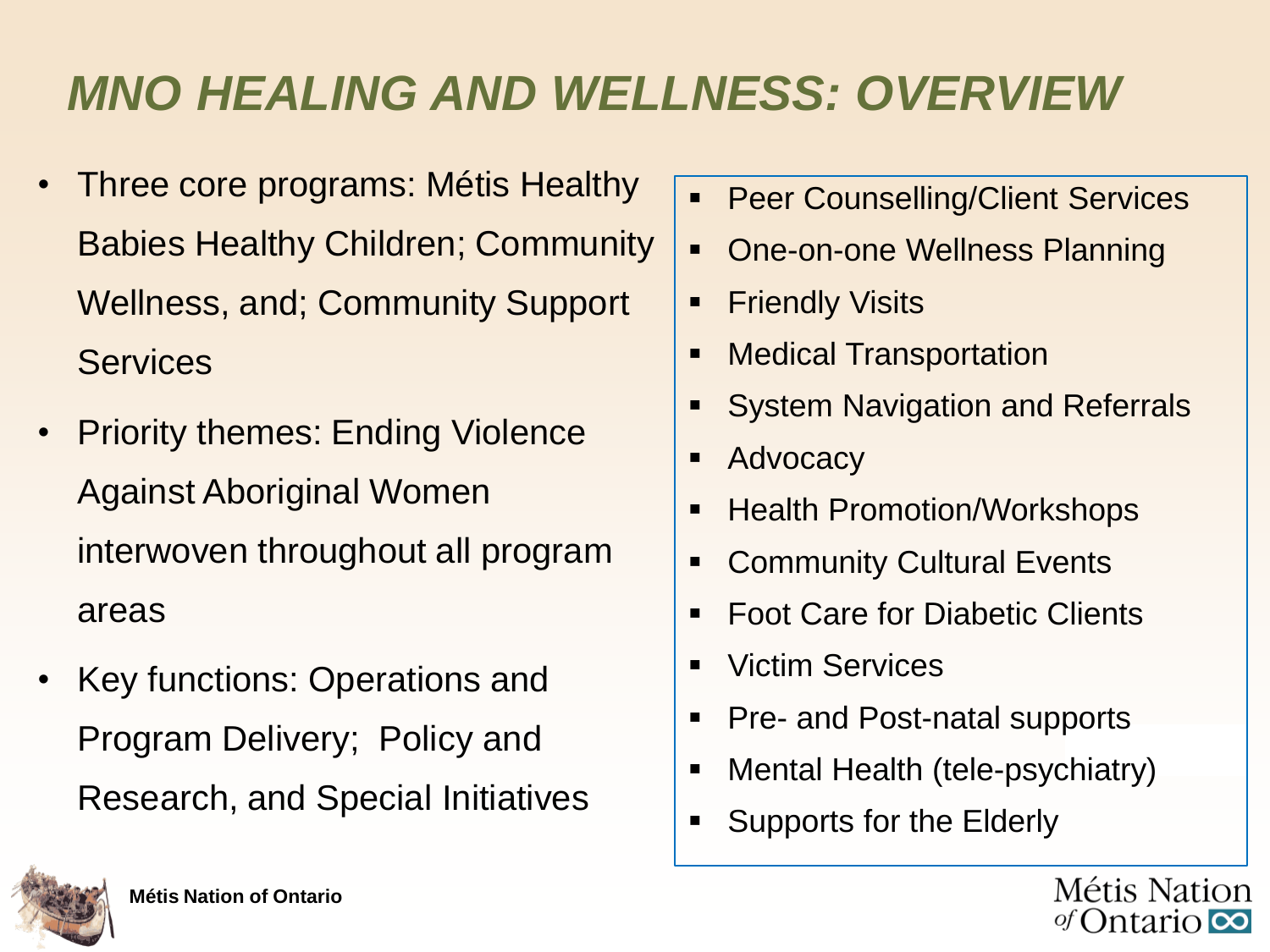### *MNO HEALING & WELLNESS - POLICY AND RESEARCH*

#### **Key Provincial Policy Initiatives:**

- Aboriginal Children and Youth Strategy
- *Child and Family Services Act* Legislative and Policy Review
- Ontario Mental Health & Addictions Strategy
- **FASD Strategy**
- **-** Joint Working Group to End Violence Against Aboriginal Women
- Health System Transformation

#### **Key Research Initiatives:**

- Mental Health
- Healthy Weights Connection
- **-** Métis Cancer Screening
- **EXECOMMUNITY Needs Assessments** & Ongoing Evaluation





**Métis Nation** of Ontario  $\infty$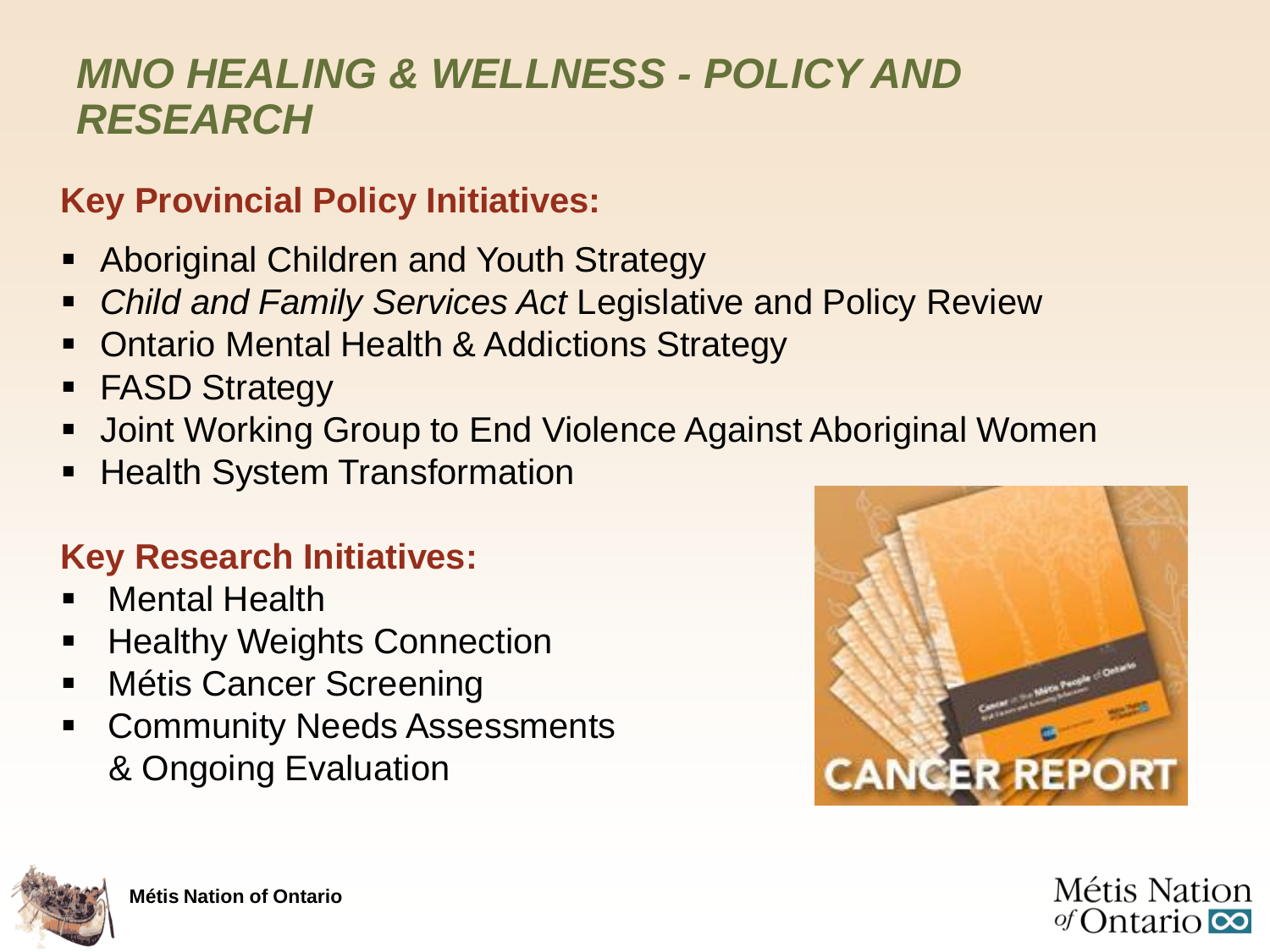## *MNO EDUCATION & TRAINING*

- **Infinite Reach**
- March Break Camp
- Aboriginal Education Councils
- Bursary development & expansion
- School board engagement
- Postsecondary outreach
- Métis culture and way of life to the classroom
- **Métis voice to Ministry level working** tables
- Relationship agreements





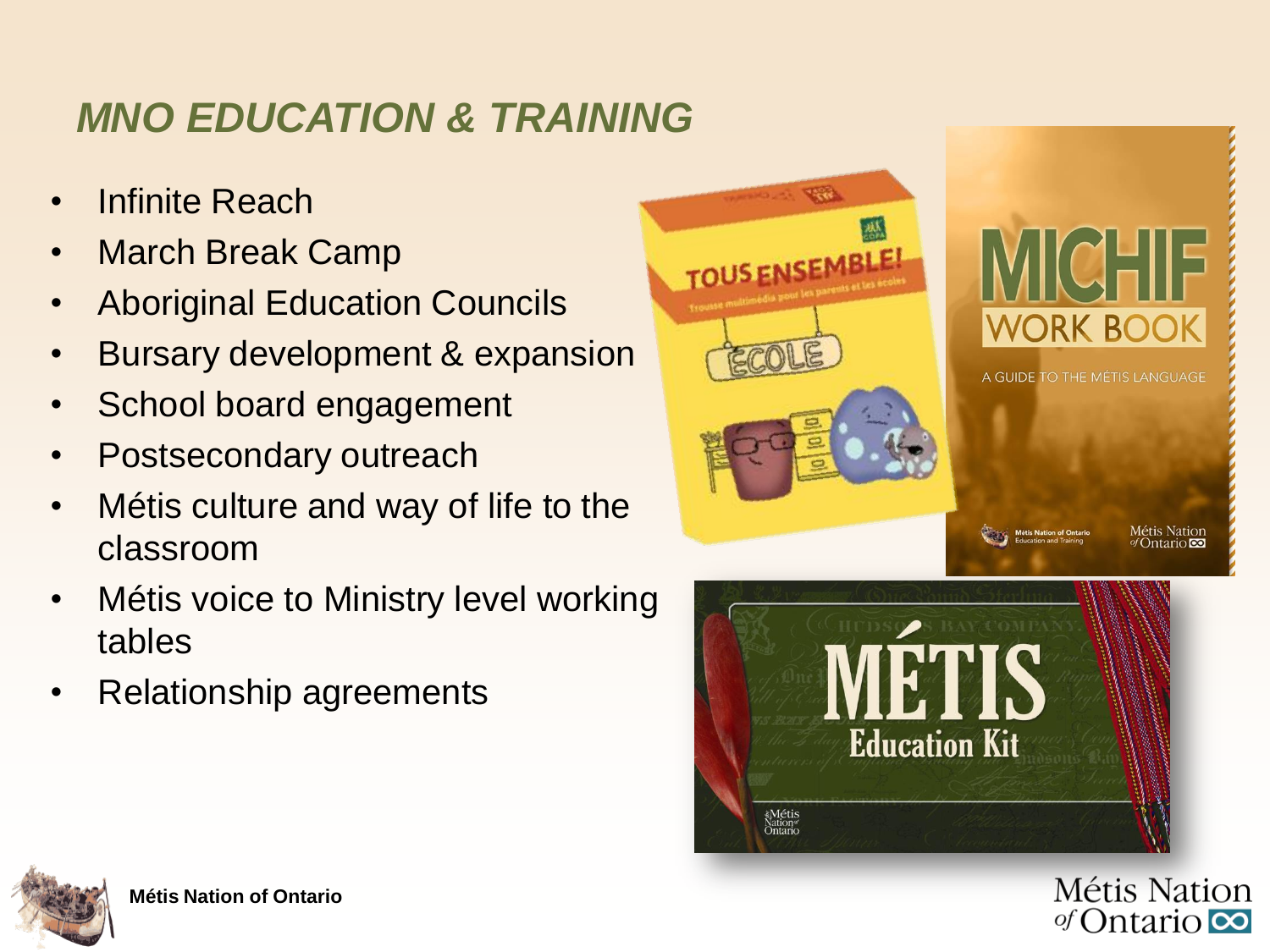## *MNO EDUCATION & TRAINING*

- Aboriginal Skills and Employment Training Strategy (ASETS) - renewal
- Skills Partnership Projects
- Summer Youth Cultural program 2016







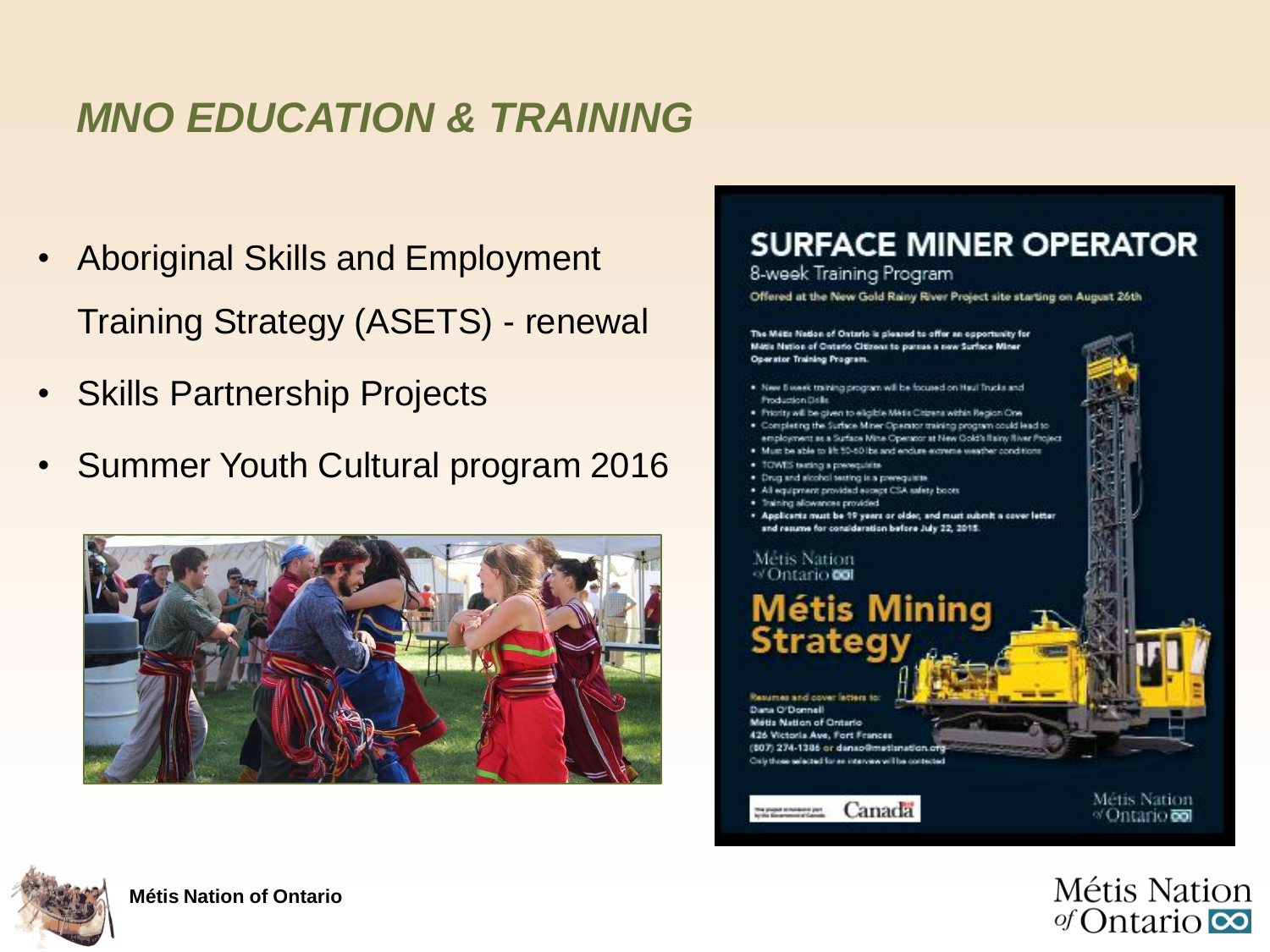## *URBAN ABORIGINAL PLANNING PROCESS*

• Youth & Community Engagement barriers to employment (Federal)

• Urban Aboriginal Action Plan engagement (Provincial)





#### October 24-25 9:30 am - 4:30 pm

Métis Nation of Ontario office 235-101 Worthington Street East (In the boardroom) North Bay

If you are a Metis youth between the ages of 15-29 we invite you to a community session to share your insights and experiences! We would like to hear about your experiences as a Metis youth in high school, post-secondary school and in finding employment.

This is a great opportunity to meet other Metis youth, learn about your community, hear about the resources that are available and provide recommendations that will help other youth along their path!

Giveaways, lunch and snacks will be provided.

Please RSVP by October 21 Contact:

Lee-Anne Van Buekenhout MNO Partnerships and Projects Developer lee-annev@metisnation.org

Métis Nation of Ontario<sup>co</sup>



Métis Nation of Ontario  $\infty$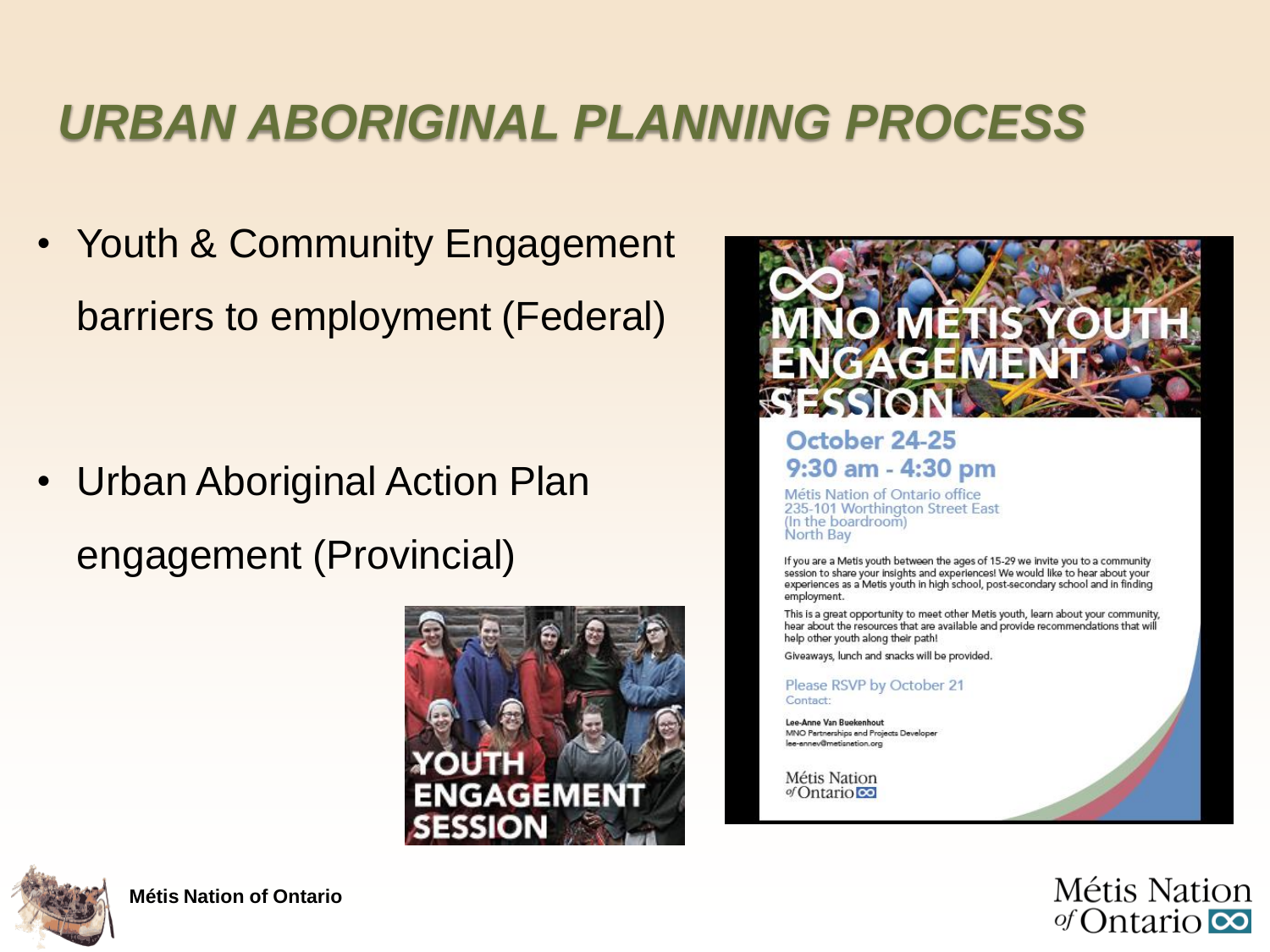#### *SEEKING YOUR FEEDBACK*

- What are some successful partnerships you have in your community, how were they developed and why do they work?
- What are some barriers to partnership and relationship building?
- What assets does your community have that could be leveraged to improve outcomes for Métis people and the community?
- What barriers exist within your community for Métis in finding and securing employment?
- What barriers exist within your community for Métis in pursuing and completing education?
- What additional supports or programs are needed to address these barriers and to continue to close the gaps in employment and education?